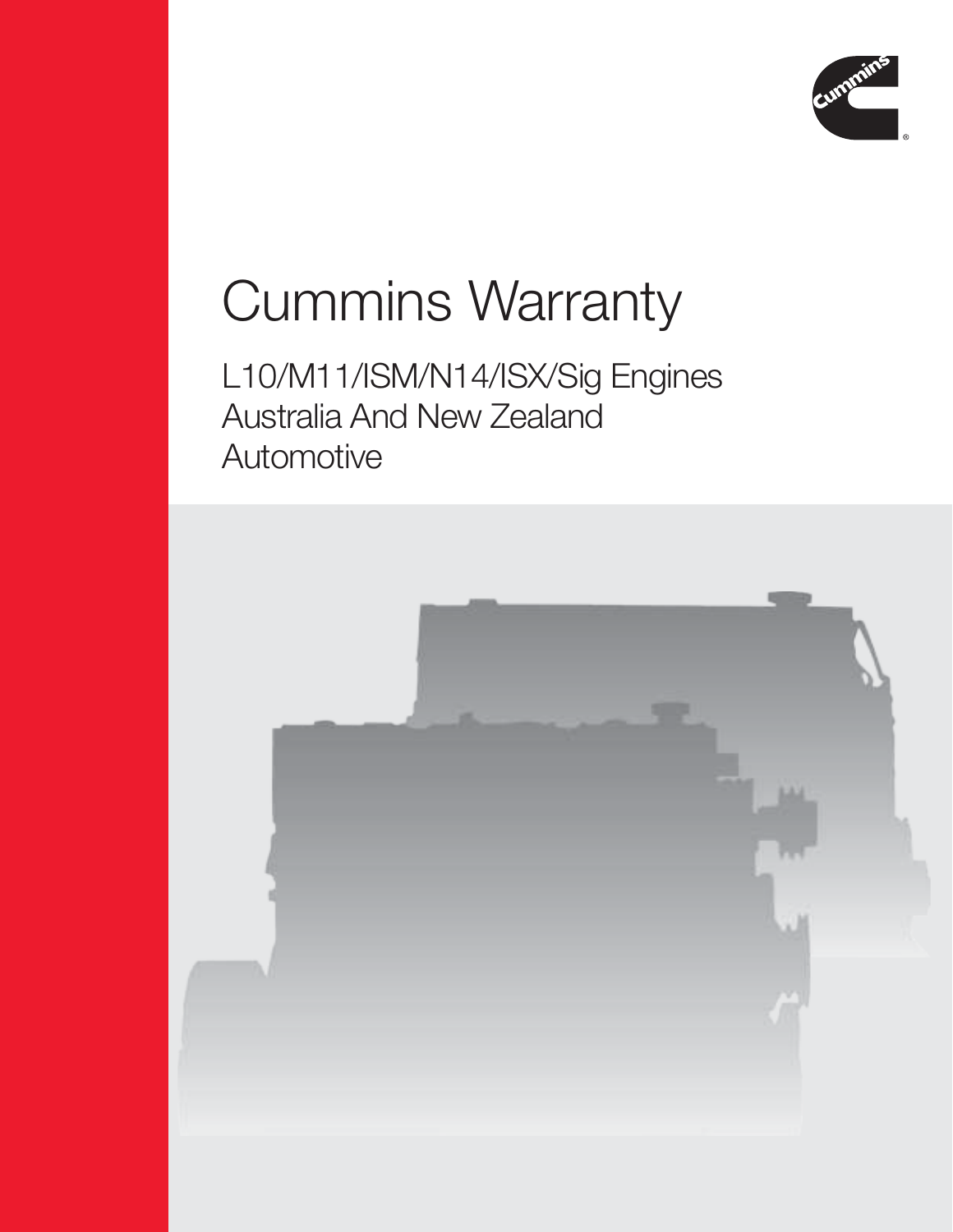## **Coverage**

#### **Products Warranted**

This Warranty applies to new L10, M11, ISM, N14, ISX and Signature Series Engines sold by Cummins Inc., hereinafter Cummins, and delivered to the first user on or after December 1, 2003, that are used in automotive on-highway applications in Australia and New Zealand, except for Engines used in bus and coach applications for which different Warranty Coverage is provided.

#### **Base Engine Warranty**

The Base Engine Warranty covers any failures of the Engine which result, under normal use and service, from defects in material or factory workmanship (Warrantable Failure). This Coverage begins with the sale of the Engine by Cummins and ends two years or 402,336 kilometers (250,000 miles) or 6,250 hours of operation, whichever occurs first, after the date of delivery of the Engine to the first user.

Failures of fuel injectors are covered for two years or 201,168 kilometers (125,000 miles) or 3,125 hours, whichever occurs first, after the date of delivery of the Engine to the first user.

#### **Extended Major Components Warranty**

The Extended Major Components Warranty covers Warrantable Failures of the following Engine parts or castings:

Engine cylinder block casting Engine main bearing bolts Engine cylinder head casting Engine cylinder head capscrews C Brake housing Engine crankshaft forging Engine camshaft forging Cam follower housing Cam follower assemblies Engine connecting rods and caps Engine connecting rod bolts Intake manifold castings Rocker lever housings Gear train gears: Crankshaft gear Camshaft gear Camshaft idler gear Accessory drive gear Water pump drive gear

Water pump idler gear Lube pump drive gear

Bushing and bearing failures are NOT covered.

This Coverage begins with the expiration of the Base Engine Warranty and ends five years, 804,672 kilometers (500,000 miles) or 12,500 hours, whichever occurs first, from the date of delivery to the first user.

**These Warranties are made to all Owners in the chain of distribution and Coverage continues to all subsequent Owners until the end of the periods of Coverage.**

### **Cummins Responsibilities**

#### **During The Base Engine Warranty**

Cummins will pay reasonable costs for towing a vehicle disabled by a Warrantable Failure to the nearest authorized repair location. In lieu of the towing expense, Cummins will pay reasonable costs for mechanics to travel to and from the location of the vehicle, including meals, mileage and lodging, when the repair is performed at the site of the failure.

#### **During The Base Engine And The Extended Major Components Warranties**

Cummins will pay for all parts and labor needed to repair the damage to the Engine resulting from a Warrantable Failure.

Cummins will pay for the lubricating oil, antifreeze, filter elements, belts, hoses and other maintenance items that are not reusable due to a Warrantable Failure.

Cummins will pay for reasonable labor costs for Engine removal and reinstallation when necessary to repair a Warrantable Failure.

### Owner **Responsibilities**

Owner is responsible for the operation and maintenance of the Engine as specified in the applicable Cummins Operation and Maintenance Manual. Owner is also responsible for providing proof that all recommended maintenance has been performed.

Before the expiration of the applicable Warranty, Owner must notify a Cummins distributor, authorized dealer or other repair location approved by Cummins of any Warrantable Failure and make the Engine available for repair by such facility. Except for Engines disabled by a Warrantable Failure during the Base Engine Warranty period, Owner must also deliver the Engine to the repair facility. Service locations are listed on the Cummins Worldwide Service Locator at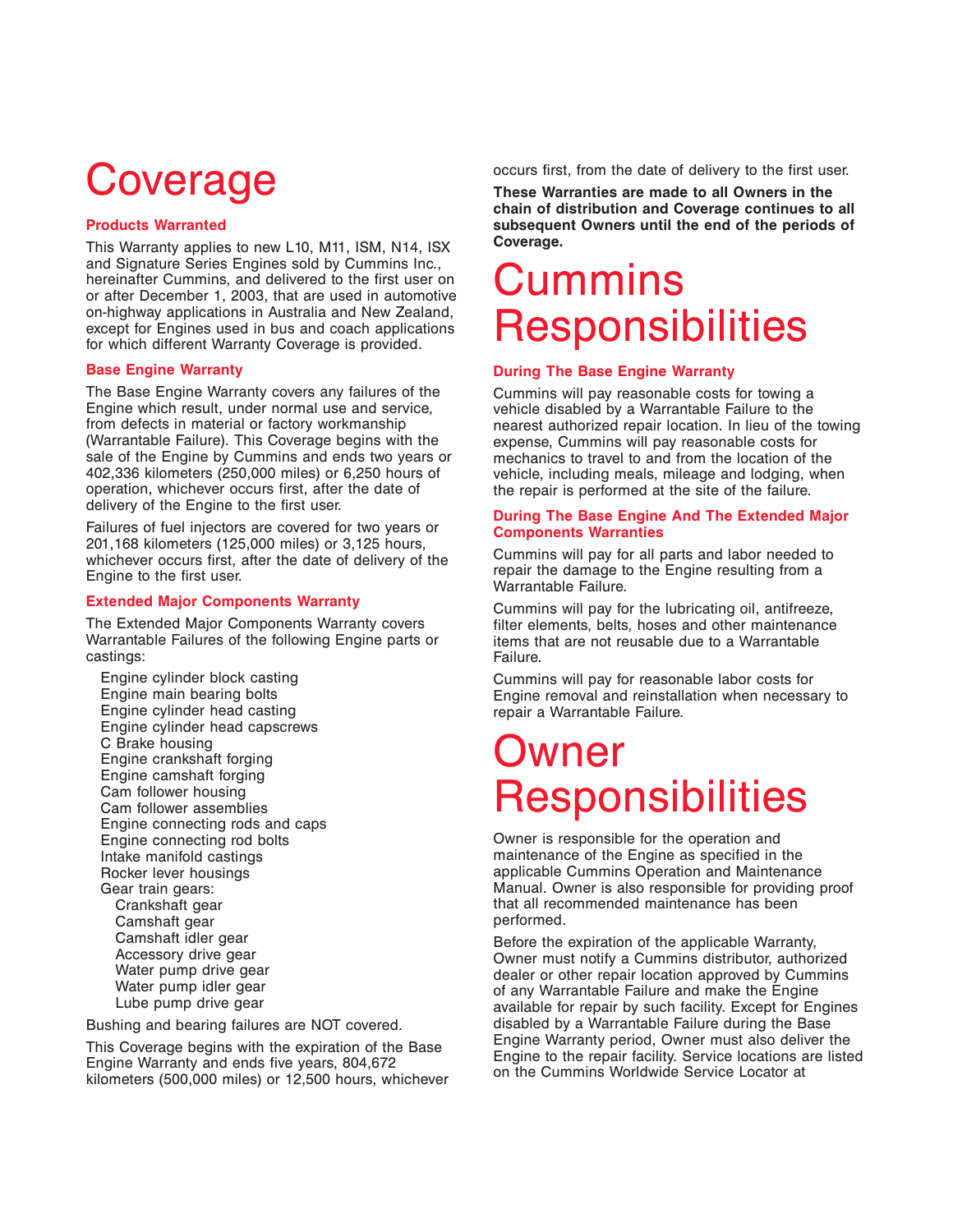#### cummins.com.

Owner is responsible for the cost of lubricating oil, antifreeze, filter elements and other maintenance items provided during Warranty repairs unless such items are not reusable due to the Warrantable Failure.

Owner is responsible for communication expenses, meals, lodging and similar costs incurred as a result of a Warrantable Failure.

Owner is responsible for non-Engine repairs, ''downtime'' expenses, cargo damage, fines, all applicable taxes, all business costs and other losses resulting from a Warrantable Failure.

### **Limitations**

Engines with an emissions certification listed below must be operated using only diesel fuel having no more than the corresponding maximum sulfur content. Failure to use the specified fuel (see also Cummins Fuel Bulletin #3379001) can damage the Engine and aftertreatment system within a short period of time. This damage could cause the Engine to become inoperable and failures attributable to the use of incorrect fuels will be denied Warranty Coverage.

#### **Maximum sulfur levels by emissions certification level as listed on the Engine's dataplate are:**

| max. 15 parts per million |
|---------------------------|
| max. 15 parts per million |
| max. 15 parts per million |
| max. 15 parts per million |
| max. 50 parts per million |
|                           |

Cummins is not responsible for failures or damage resulting from what Cummins determines to be abuse or neglect, including, but not limited to: operation without adequate coolants or lubricants; overfueling; overspeeding; lack of maintenance of lubricating, cooling or intake systems; improper storage, starting, warm-up, run-in or shutdown practices; unauthorized modifications of the Engine. Any unauthorized modifications to the aftertreatment could negatively effect emissions certification and void Warranty.

Cummins is also not responsible for failures caused by incorrect oil or fuel or by water or diesel exhaust fluid, catalytic reagent, dirt or other contaminants in the fuel, oil, diesel exhaust fluid, catalytic reagent or intake air system.

This Warranty does not apply to accessories supplied by Cummins which bear the name of another company. This category includes, but is not limited to: alternators, starters, fans, air conditioning compressors, clutches, filters, transmissions, torque converters, steering pumps, and non-Cummins fan drives, Engine compression brakes and air compressors.

Failures resulting in excessive oil consumption are not covered beyond the Base Engine Warranty. Before a claim for excessive oil consumption will be considered, Owner must submit adequate documentation to show that consumption exceeds Cummins published standards.

Failures of belts and hoses supplied by Cummins are not covered beyond the first year from the date of delivery of the Engine to the first user or the duration of the Warranty, whichever occurs first.

Parts used to repair a Warrantable Failure may be new Cummins parts, Cummins approved rebuilt parts or repaired parts. Cummins is not responsible for failures resulting from the use of parts not approved by Cummins.

A new Cummins or Cummins approved rebuilt part used to repair a Warrantable Failure assumes the identity of the part it replaced and is entitled to the remaining Coverage hereunder.

Cummins Inc. reserves the right to interrogate Electronic Control Module (ECM) data for purposes of failure analysis.

#### **CUMMINS DOES NOT COVER WEAR OR WEAROUT OF COVERED PARTS.**

#### **CUMMINS IS NOT RESPONSIBLE FOR INCIDENTAL OR CONSEQUENTIAL DAMAGES.**

**THESE WARRANTIES SET FORTH HEREIN ARE THE SOLE WARRANTIES MADE BY CUMMINS IN REGARD TO THESE ENGINES. CUMMINS MAKES NO OTHER WARRANTIES, EXPRESS OR IMPLIED, OR OF MERCHANTABILITY OR FITNESS FOR A PARTICULAR PURPOSE.**

In case of consumer sales, in some countries the Owner has statutory rights which cannot be affected or limited by the terms of this Warranty.

Nothing in this Warranty excludes or restricts any contractual rights the Owner may have against third parties.